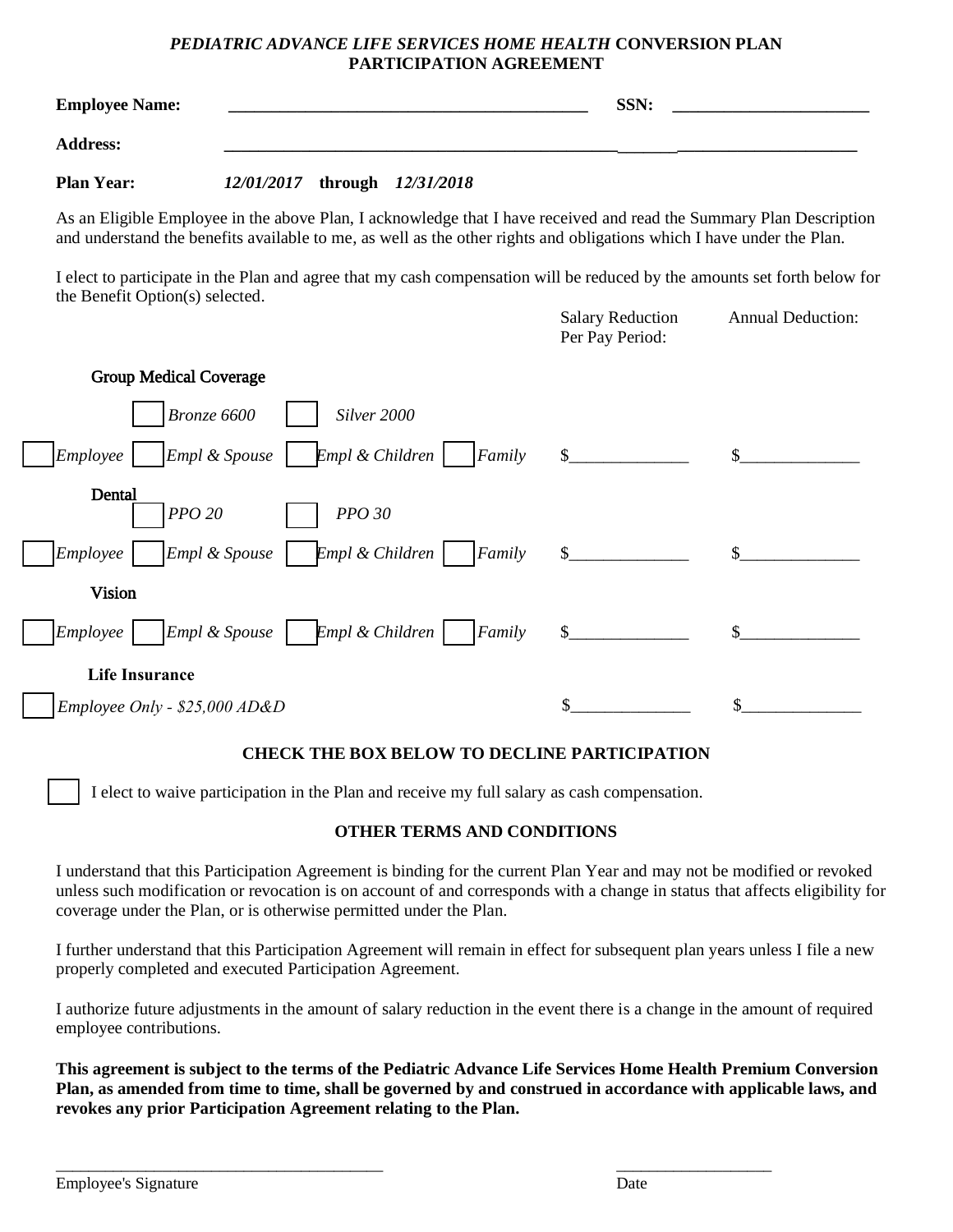

☐ Bronze 6600

☐ Silver 2000

| <b>Employer Name</b> |  |
|----------------------|--|
| Group/Division #     |  |
| Dental/Division #    |  |
| Life/Division #      |  |

**(Mandatory)**

# **Group HMO Enrollment Application & Change Form**

| <b>SECTION 1: REQUESTED ACTION</b>                                        |                                                                                                                                                                                     |                            |  |         |                                          |  |                                                                       |                  | Please check all that apply - Complete section 5 if declining coverage |                  |                                                                  |
|---------------------------------------------------------------------------|-------------------------------------------------------------------------------------------------------------------------------------------------------------------------------------|----------------------------|--|---------|------------------------------------------|--|-----------------------------------------------------------------------|------------------|------------------------------------------------------------------------|------------------|------------------------------------------------------------------|
|                                                                           | <b>New Enrollee</b>                                                                                                                                                                 |                            |  | П       | <b>Termination</b>                       |  |                                                                       |                  |                                                                        | Change           |                                                                  |
| $\Box$                                                                    | Open Enrollment                                                                                                                                                                     |                            |  | $\Box$  | Terminate Medical Coverage (All Members) |  |                                                                       |                  | $\Box$                                                                 | Add Dependent(s) |                                                                  |
| $\Box$                                                                    | <b>New Hire/Rehire</b>                                                                                                                                                              |                            |  | $\Box$  | Terminate Medical Dependent(s) Coverage  |  |                                                                       |                  | $\Box$                                                                 |                  | Change Plan Option                                               |
| $\Box$                                                                    | Birth/Adoption                                                                                                                                                                      |                            |  | $\Box$  | Terminate Dental Coverage (All Members)  |  |                                                                       |                  | П                                                                      |                  | Demographic Change(s)                                            |
| $\Box$                                                                    | Late Enrollee                                                                                                                                                                       |                            |  | $\Box$  | Terminate Dental Dependent(s) Coverage   |  |                                                                       |                  |                                                                        |                  |                                                                  |
| $\Box$                                                                    | Marriage Date(Proof of Marriage Required)                                                                                                                                           |                            |  | П       | Terminate Life Coverage (Employee Only)  |  |                                                                       |                  | <b>HIRE DATE:</b>                                                      |                  | (Mandatory)                                                      |
| $\Box$                                                                    | Loss of Coverage (Proof of Loss Required)                                                                                                                                           |                            |  | Reason: |                                          |  |                                                                       |                  |                                                                        |                  |                                                                  |
| $\Box$                                                                    | Court Order (Court Order or Decree Required)                                                                                                                                        |                            |  |         |                                          |  |                                                                       |                  | <b>TERM DATE:</b>                                                      |                  |                                                                  |
|                                                                           | <b>SECTION 2: EMPLOYEE INFORMATION</b>                                                                                                                                              |                            |  |         |                                          |  |                                                                       |                  |                                                                        |                  |                                                                  |
| First Name                                                                |                                                                                                                                                                                     |                            |  | MI      | Last Name                                |  |                                                                       |                  |                                                                        |                  | Suffix                                                           |
|                                                                           |                                                                                                                                                                                     |                            |  |         |                                          |  |                                                                       |                  |                                                                        |                  |                                                                  |
|                                                                           | * Social Security Number                                                                                                                                                            | Date of Birth (MM/DD/YYYY) |  |         | $\square$ Male                           |  |                                                                       |                  |                                                                        |                  | Employment Status: □ Exempt □ Non Exempt □ Retired               |
|                                                                           |                                                                                                                                                                                     |                            |  |         | $\square$ Female                         |  |                                                                       |                  |                                                                        |                  |                                                                  |
|                                                                           | Marital Status □ Single/Divorced/Widow □ Married □ Other                                                                                                                            |                            |  |         |                                          |  | Primary Language: □ English □ Spanish                                 |                  |                                                                        |                  |                                                                  |
|                                                                           |                                                                                                                                                                                     |                            |  |         |                                          |  | $\Box$ Other (Please Specify):                                        |                  |                                                                        |                  |                                                                  |
|                                                                           | <b>Residential Address</b>                                                                                                                                                          |                            |  | Apt     | City                                     |  |                                                                       | State            | Zip                                                                    |                  | County                                                           |
|                                                                           |                                                                                                                                                                                     |                            |  |         |                                          |  |                                                                       |                  |                                                                        |                  |                                                                  |
|                                                                           | Mailing Address (If different than above)                                                                                                                                           |                            |  | Apt     | City                                     |  |                                                                       | State            | Zip                                                                    |                  | County                                                           |
|                                                                           |                                                                                                                                                                                     |                            |  |         |                                          |  |                                                                       |                  |                                                                        |                  |                                                                  |
|                                                                           | Primary Phone<br>Cell $\square$ Landline $\square$<br>Secondary Phone                                                                                                               |                            |  |         | Cell $\Box$ Landline $\Box$              |  |                                                                       |                  |                                                                        |                  |                                                                  |
| <b>Email Address</b><br>Preferred Contact Method $\Box$ Email $\Box$ Mail |                                                                                                                                                                                     |                            |  |         |                                          |  |                                                                       |                  |                                                                        |                  |                                                                  |
|                                                                           |                                                                                                                                                                                     |                            |  |         | $\Box$ Yes $\Box$ No                     |  |                                                                       |                  |                                                                        |                  |                                                                  |
|                                                                           | Do you have a disability affecting your ability to communicate or read?<br>Will you enroll in Dental Coverage? □ Yes □ No<br>Will you enroll in Life Insurance Coverage? □ Yes □ No |                            |  |         |                                          |  |                                                                       |                  |                                                                        |                  |                                                                  |
|                                                                           |                                                                                                                                                                                     |                            |  |         |                                          |  |                                                                       |                  |                                                                        |                  |                                                                  |
|                                                                           | <b>SECTION 3: DEPENDENT INFORMATION</b>                                                                                                                                             |                            |  |         |                                          |  |                                                                       |                  |                                                                        |                  |                                                                  |
|                                                                           | First Name                                                                                                                                                                          |                            |  | MI      | Last Name                                |  |                                                                       |                  |                                                                        |                  | Suffix                                                           |
|                                                                           |                                                                                                                                                                                     |                            |  |         |                                          |  |                                                                       |                  |                                                                        |                  |                                                                  |
| DEPENDENT                                                                 | * Social Security Number                                                                                                                                                            |                            |  |         | Date of Birth (MM/DD/YYYY)               |  | $\Box$ Spouse $\Box$ Child                                            |                  |                                                                        |                  | $\square$ Male                                                   |
|                                                                           |                                                                                                                                                                                     |                            |  |         | $\Box$ Grand Child                       |  |                                                                       | $\square$ Female |                                                                        |                  |                                                                  |
|                                                                           | Disability affecting your ability to communicate or read? $\Box$ Yes $\Box$ No                                                                                                      |                            |  |         |                                          |  | Primary Language: □ English □ Spanish □ Other                         |                  |                                                                        |                  |                                                                  |
|                                                                           | Will you enroll in Dental Coverage? □ Yes □ No                                                                                                                                      |                            |  |         |                                          |  |                                                                       |                  |                                                                        |                  | Will you enroll in Life Insurance Coverage? $\Box$ Yes $\Box$ No |
|                                                                           | <b>First Name</b>                                                                                                                                                                   |                            |  | MI      | Last Name                                |  |                                                                       | Suffix           |                                                                        |                  |                                                                  |
|                                                                           |                                                                                                                                                                                     |                            |  |         |                                          |  |                                                                       |                  |                                                                        |                  |                                                                  |
| DEPENDENT                                                                 | * Social Security Number                                                                                                                                                            |                            |  |         | Date of Birth (MM/DD/YYYY)               |  | Relationship                                                          |                  |                                                                        |                  | $\square$ Male                                                   |
|                                                                           |                                                                                                                                                                                     |                            |  |         |                                          |  | $\Box$ Child $\Box$ Grand Child                                       |                  |                                                                        |                  | $\square$ Female                                                 |
|                                                                           | Disability affecting your ability to communicate or read? $\Box$ Yes $\Box$ No                                                                                                      |                            |  |         |                                          |  | Primary Language: $\square$ English $\square$ Spanish $\square$ Other |                  |                                                                        |                  |                                                                  |
|                                                                           | Will you enroll in Dental Coverage? □ Yes □ No                                                                                                                                      |                            |  |         |                                          |  |                                                                       |                  |                                                                        |                  | Will you enroll in Life Insurance Coverage? □ Yes □ No           |
|                                                                           | <b>First Name</b>                                                                                                                                                                   |                            |  | MI      | Last Name                                |  |                                                                       |                  |                                                                        |                  | Suffix                                                           |
|                                                                           |                                                                                                                                                                                     |                            |  |         |                                          |  |                                                                       |                  |                                                                        |                  |                                                                  |
|                                                                           | * Social Security Number                                                                                                                                                            |                            |  |         | Date of Birth (MM/DD/YYYY)               |  | Relationship                                                          |                  |                                                                        |                  | $\square$ Male                                                   |
|                                                                           |                                                                                                                                                                                     |                            |  |         |                                          |  | $\Box$ Child $\Box$ Grand Child                                       |                  |                                                                        |                  | $\square$ Female                                                 |
| DEPENDENT                                                                 | Disability affecting your ability to communicate or read? $\Box$ Yes $\Box$ No                                                                                                      |                            |  |         |                                          |  | Primary Language: □ English □ Spanish □                               |                  |                                                                        |                  | Other                                                            |
|                                                                           | Will you enroll in Dental Coverage? □ Yes □ No                                                                                                                                      |                            |  |         |                                          |  |                                                                       |                  |                                                                        |                  | Will you enroll in Life Insurance Coverage? $\Box$ Yes $\Box$ No |
|                                                                           | First Name                                                                                                                                                                          |                            |  | MI      | Last Name                                |  |                                                                       |                  |                                                                        |                  | Suffix                                                           |
|                                                                           |                                                                                                                                                                                     |                            |  |         |                                          |  |                                                                       |                  |                                                                        |                  |                                                                  |
| DEPENDENT                                                                 | * Social Security Number                                                                                                                                                            |                            |  |         | Date of Birth (MM/DD/YYYY)               |  | Relationship                                                          |                  |                                                                        |                  | $\square$ Male                                                   |
|                                                                           |                                                                                                                                                                                     |                            |  |         |                                          |  | $\Box$ Child $\Box$ Grand Child                                       |                  |                                                                        |                  | $\square$ Female                                                 |
|                                                                           | Disability affecting your ability to communicate or read? $\Box$ Yes $\Box$ No                                                                                                      |                            |  |         |                                          |  | Primary Language: $\square$ English $\square$ Spanish $\square$ Other |                  |                                                                        |                  |                                                                  |
|                                                                           | Will you enroll in Dental Coverage? □ Yes □ No                                                                                                                                      |                            |  |         |                                          |  |                                                                       |                  |                                                                        |                  | Will you enroll in Life Insurance Coverage? $\Box$ Yes $\Box$ No |
|                                                                           |                                                                                                                                                                                     |                            |  |         |                                          |  |                                                                       |                  |                                                                        |                  |                                                                  |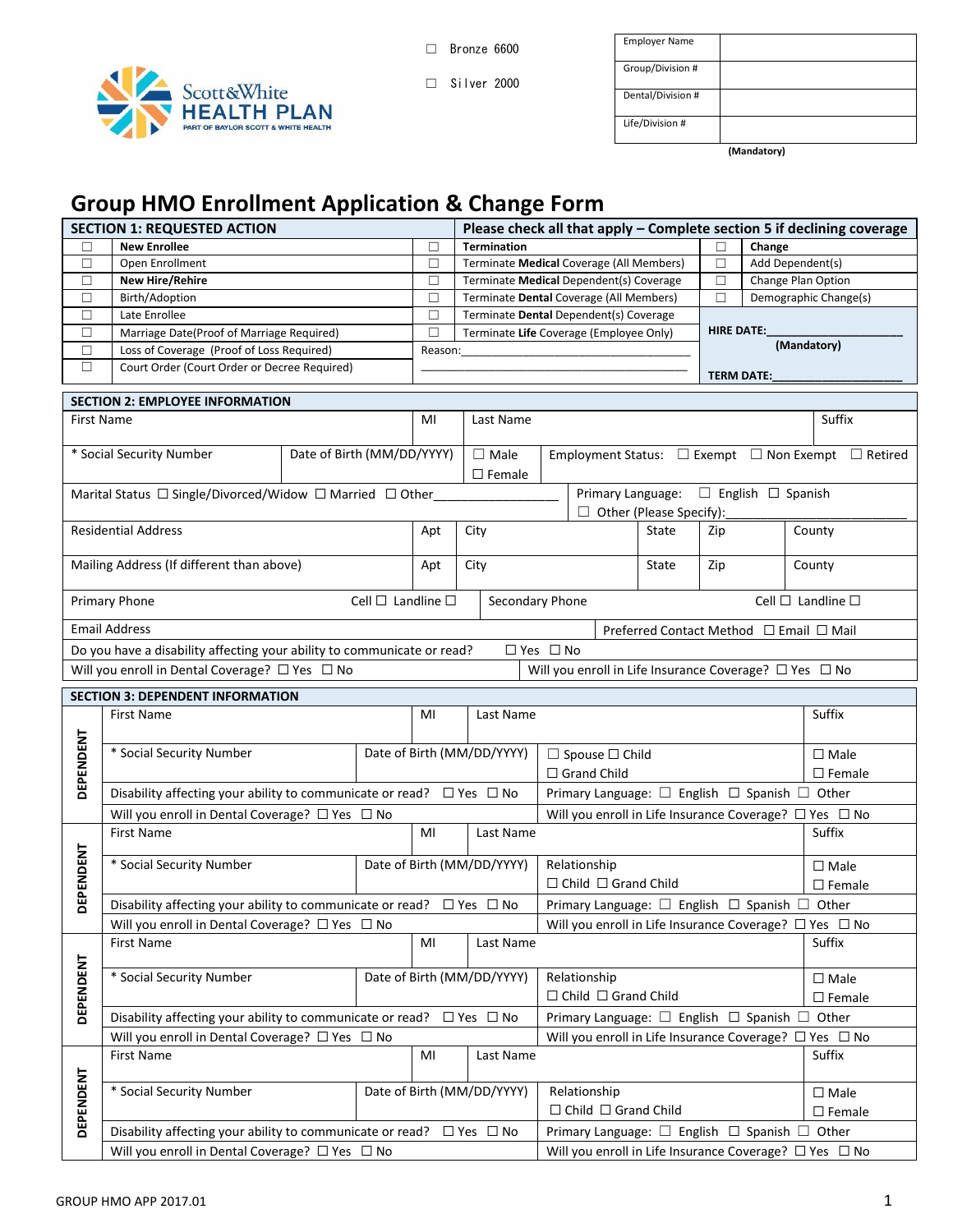

| <b>Employer Name</b> |  |
|----------------------|--|
| Group/Division #     |  |
| Dental/Division #    |  |
| Life/Division #      |  |

**(Mandatory)**

#### **SECTION 4: OTHER COVERAGE**

| Will you or your dependents, applying for coverage, be covered under another group health plan? $\Box$ Yes $\Box$ No (If yes, complete below) |                      |  |  |  |  |
|-----------------------------------------------------------------------------------------------------------------------------------------------|----------------------|--|--|--|--|
| Insurance Company Name                                                                                                                        | Name of Policyholder |  |  |  |  |
|                                                                                                                                               |                      |  |  |  |  |

#### **SECTION 5: DECLINATION OF COVERAGE**

If you are declining enrollment for yourself or your dependents (including your spouse) because of other health insurance coverage, you may in the future be able to enroll yourself of your dependents in this plan, provided that you request enrollment within 31 days after your other coverage ends. In addition, if you have a new dependent as a result of marriage, birth, adoption or placement for adoption, you may be able to enroll yourself and your dependents, provided that you request enrollment within 31 days after the marriage, birth, adoption, or placement for adoption.

☐ I decline enrollment in Scott and White Health Plan during my initial eligibility period due to the reason listed below. (**employee)**

☐ I decline enrollment in Scott and White Health Plan for my **dependents** during my initial eligibility period due to the reason listed below.

#### **Reason for Declining Coverage:**

 $\Box$  I and/or my dependents are covered under another health plan benefits plan. Other:

**I have not been discouraged by Group or Health Plan from enrolling for coverage.**

#### **SECTION 6: DISCLOSURES**

[**Consumer Choice Benefit Plans**: You have the option to choose this **Consumer Choice** of Benefits Health Maintenance Organization health care plan that, either in whole or in part, does not provide state-mandated health benefits normally required in evidences of coverage in Texas. This standard health benefit plan may provide a more affordable health plan for you although, at the same time, it may provide you with fewer health benefits than those normally included as state-mandated health benefits in Texas. If you choose this standard health benefit plan, please consult with your insurance agent to discover which state-mandated health benefits are excluded in this evidence of coverage.]

As applicable, enrollee may select an obstetrician or gynecologist as set forth in the Texas Insurance Code Chapter 1451, Subchapter F. Enrollee may designate the selection here:

Enrollee is not required to select an obstetrician or gynecologist, but may instead receive obstetrical or gynecological services from her primary care physician or primary care provider.

#### **SECTION 7: ACKNOWLEDGMENT SIGNATURE**

I hereby certify to the best of my knowledge the answers given are correct, truthful, and complete. Further, I hereby authorize my licensed physician, medical practitioner, hospital, clinic or other medically related facility, organization, institution, or person, that has any records or knowledge of me, my family or our health, to give Scott and White Health Plan any such information requested. A photographic copy of this authorization shall be valid. I understand that I or my dependents may be covered by another group insurance and I will cooperate fully with the health Plan in providing information necessary to coordinate benefits.

| Signature:<br>. .<br>. | <b>Print Name:</b> | : (MM/DD/YYYY)<br>Date<br>. |
|------------------------|--------------------|-----------------------------|
|                        |                    |                             |

| Send completed application by one of the following methods: | Email:  | Email: swhpgroupenrollment@sw.org<br><b>Subject line: Group Name/Group Number/Division</b>                      |
|-------------------------------------------------------------|---------|-----------------------------------------------------------------------------------------------------------------|
|                                                             | Fax:    | Fax 254-298-3199                                                                                                |
|                                                             | Mail:   | Scott and White Health Plan<br>MS-A4-126<br>1206 West Campus Drive<br>Temple, TX 76502                          |
|                                                             | Portal: | If applicable                                                                                                   |
|                                                             |         | If experiencing issues with application on portal, please email<br>swhpgroupenrollment@sw.org with Request ID#. |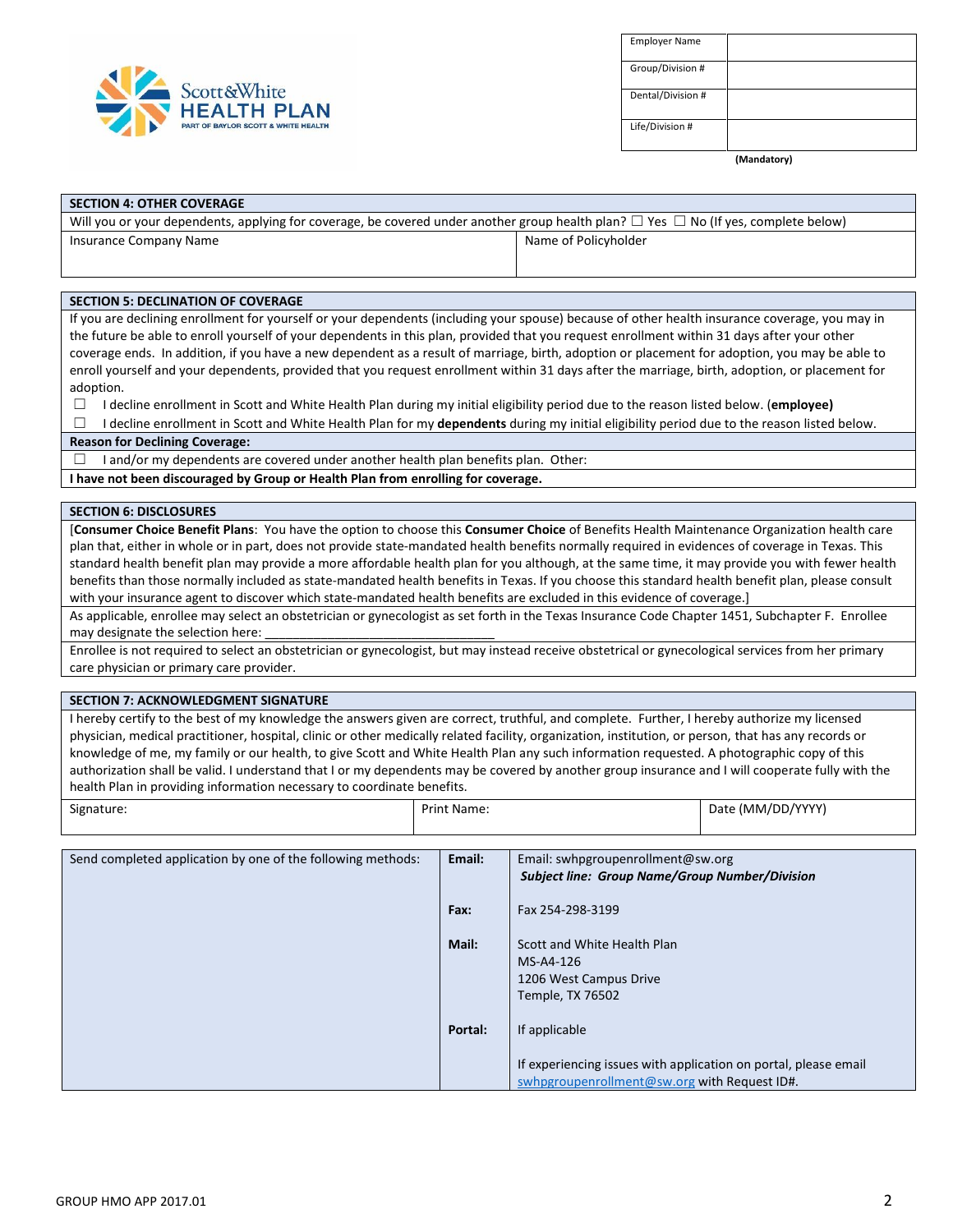# **Enrollment/Change Form**

Group Dental Insurance, Vision Care Insurance, Basic Life and Basic AD&D Insurance, Supplemental Life and Supplemental AD&D Insurance, Short Term Disability Insurance, Long Term Disability Insurance provided by:

# $\textcolor{red}{\textbf{1}}\!\!\!\!\text{UnitedHealthcare}^*$

**UNITEDHEALTHCARE INSURANCE COMPANY 185 Asylum St. Hartford, CT 06103-3408**

## **TO BE COMPLETED BY EMPLOYER**

| Employer Name:                                                                                                                            |                                                                              |                                                                          |                                        | Policy Number:                                                                                       |
|-------------------------------------------------------------------------------------------------------------------------------------------|------------------------------------------------------------------------------|--------------------------------------------------------------------------|----------------------------------------|------------------------------------------------------------------------------------------------------|
| Employer Authorization:                                                                                                                   |                                                                              | Date of Hire:                                                            |                                        | Class:                                                                                               |
|                                                                                                                                           |                                                                              | Plan Variation/Reporting Code:                                           |                                        | Plan:                                                                                                |
|                                                                                                                                           | Requested Effective Date of Coverage / Date of Change:                       |                                                                          |                                        | $\Box$ Enroll<br>$\Box$ Cancel $\Box$ Change                                                         |
| Reason:<br>(Check the<br>Appropriate<br>Boxes)                                                                                            | New Group Plan<br>Name Change<br>Divorce<br>Adoption/Legal Custody<br>Other: | New Hire<br><b>Employee Terminated</b><br><b>Court Ordered Dependent</b> | Marriage<br>Death<br><b>Start Date</b> | Annual Open Enrollment<br>Address Change<br><b>Birth</b><br>Cobra/State Continuation<br>End Date / / |
| $\Box$ Non-union $\Box$<br>Employee Type (Check all that apply): $\Box$<br>Salary [<br>Retired   Other<br>Hourly  <br>Active  <br>Union 1 |                                                                              |                                                                          |                                        |                                                                                                      |
| Annual Salary \$                                                                                                                          |                                                                              | Number of hours worked per week:                                         |                                        |                                                                                                      |
|                                                                                                                                           |                                                                              |                                                                          |                                        |                                                                                                      |

| <b>EMPLOYEE INFORMATION</b>                                                 |                       |       |                  |           |  |
|-----------------------------------------------------------------------------|-----------------------|-------|------------------|-----------|--|
| SS#                                                                         | Employer Assigned ID# |       | Date of Birth: / |           |  |
| Last Name:                                                                  | First Name:           |       | Middle Initial:  |           |  |
| Address:                                                                    |                       | City: | State:           | Zip Code: |  |
| Home Phone:                                                                 | Work Phone:           |       | Email Address:   |           |  |
| Marital Status: Single Married Domestic Partner *<br>Sex:<br>Male<br>Female |                       |       |                  |           |  |

| <b>PRODUCT SELECTION</b> |                                                       |                          |                                 |                          |                                                                                                                                             |                      |                                 |                                   |
|--------------------------|-------------------------------------------------------|--------------------------|---------------------------------|--------------------------|---------------------------------------------------------------------------------------------------------------------------------------------|----------------------|---------------------------------|-----------------------------------|
| Person                   | Dental PPO 20                                         | Dental PPO 30            | Vision                          | Basic Life w/AD&D        | <b>Supp Life</b>                                                                                                                            | <b>Supp AD&amp;D</b> | <b>STD</b>                      | <b>LTD</b>                        |
| Employee                 |                                                       |                          |                                 | \$25,000                 | \$                                                                                                                                          | ่ ๅ\$                | $\Box$ Core                     | $\Box$ Core                       |
| Spouse (or<br>Dom Part*) | $\Box$                                                | $\Box$                   |                                 |                          | $\Box$ \$                                                                                                                                   | $\Box$ s             | $\Box$ Buy-up                   | $\Box$ Buy-up                     |
| Dependent<br>Child(ren)  | $\Box$                                                | $\Box$                   |                                 |                          | $\Box$                                                                                                                                      | $\Box$ \$            |                                 |                                   |
|                          | Waive<br>(if applicable)<br>Plan Code:                | Waive<br>(if applicable) | Waive<br>(if applicable)        | Waive<br>(if applicable) | <b>Naive</b><br>Have you used<br>tobacco of any<br>kind in the past<br>12 months?<br>$\Box$ Yes $\Box$ No<br>Spouse?<br>7Yes  <br><b>No</b> | ■ Waive              | <b>Naive</b><br>(if applicable) | <b>I</b> Waive<br>(if applicable) |
|                          | Life Insurance Beneficiary(ies) Full Name and Address |                          |                                 |                          |                                                                                                                                             |                      |                                 |                                   |
| 1)                       |                                                       |                          | $\Box$ Primary $\Box$ Secondary |                          |                                                                                                                                             |                      |                                 |                                   |
| 2)                       |                                                       |                          |                                 |                          |                                                                                                                                             |                      | $\Box$ Primary $\Box$ Secondary |                                   |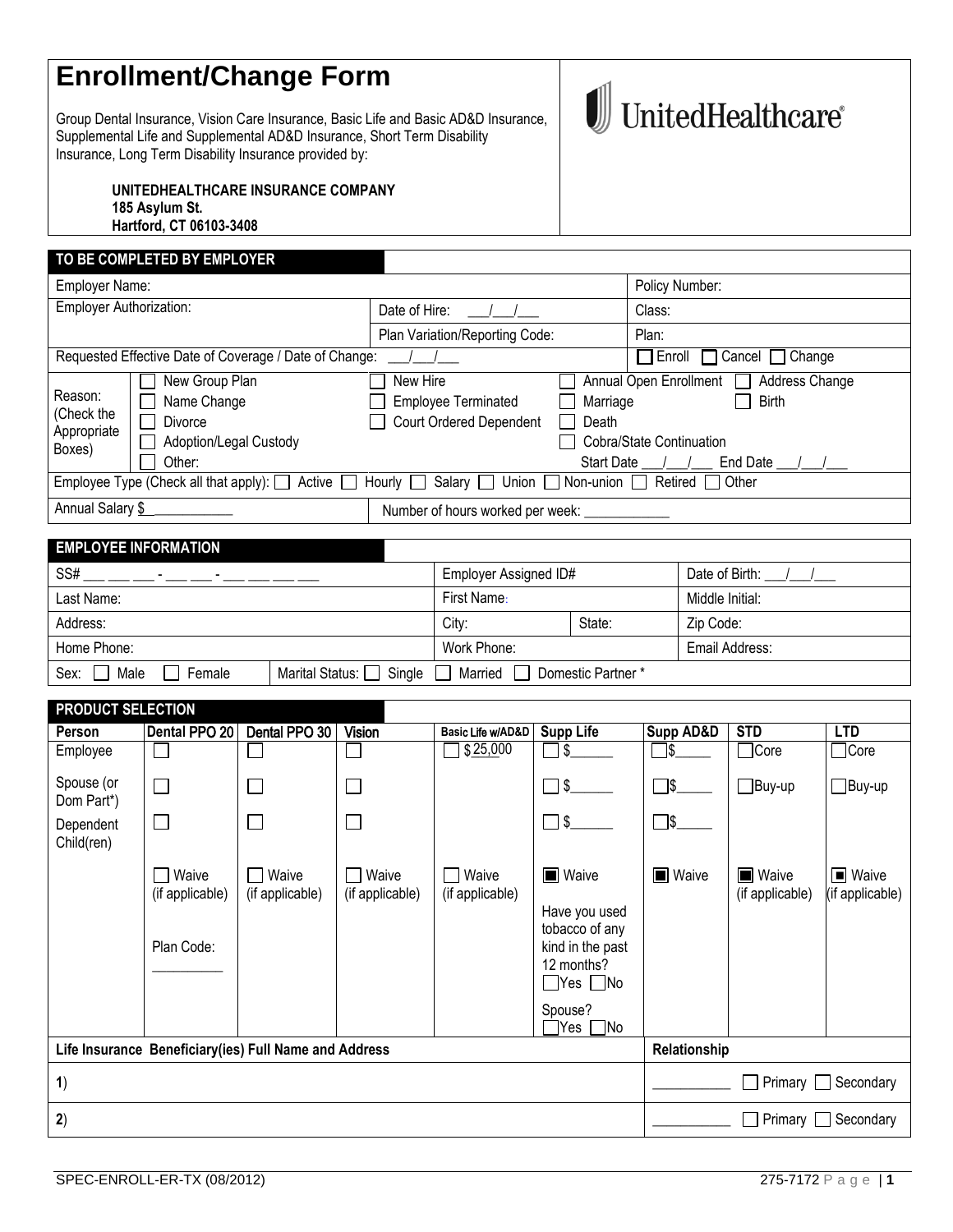| <b>FAMILY INFORMATION</b> |                                                 | Dependents to be enrolled, cancelled, changed: (Attach additional sheet if necessary) |                                               |                       |                             |                      |
|---------------------------|-------------------------------------------------|---------------------------------------------------------------------------------------|-----------------------------------------------|-----------------------|-----------------------------|----------------------|
| Check                     | MI<br><b>First Name</b>                         | Last Name (if different)                                                              |                                               | Sex                   |                             |                      |
| Appropriate<br>Box        | Dependent Social Security Number or Assigned ID |                                                                                       | Date of Birth                                 |                       | Relationship**              | Incapacitated***     |
| Enroll<br>Change          |                                                 |                                                                                       |                                               | M<br>$\sim$<br>F<br>π | Spouse<br>Domestic Partner* |                      |
| Cancel                    | $SS#$ __ __ __ _ _ _ _ _ _ _ _ _ _ _ __ _ __ _  |                                                                                       | $\left  \begin{array}{c} \end{array} \right $ |                       |                             | Not Applicable       |
| Enroll<br>Change          |                                                 |                                                                                       | $\left( \begin{array}{c} \end{array} \right)$ | M                     | Dependent                   | $\Box$ Yes $\Box$ No |
| Cancel                    |                                                 |                                                                                       |                                               | ПF                    |                             |                      |
| Enroll<br>Change          |                                                 |                                                                                       |                                               | $\Box$ M              | Dependent                   | $\Box$ Yes $\Box$ No |
| Cancel                    |                                                 |                                                                                       |                                               | ПF                    |                             |                      |
| Enroll<br>Change          |                                                 |                                                                                       |                                               | $\Box$ M              | Dependent                   | $\Box$ Yes $\Box$ No |
| Cancel                    |                                                 |                                                                                       |                                               | ПF                    |                             |                      |
| Enroll<br>Change          |                                                 |                                                                                       | $\frac{1}{2}$                                 | $\Box$ M              | Dependent                   | Yes   No             |
| Cancel                    | SS#<br>the contract of the contract of the      |                                                                                       |                                               | $\Box$ F              |                             |                      |

\*Domestic Partner coverage is determined by state law or as determined by your employer. Please contact your employer for confirmation.

\*\*For court ordered Dependent(s), legal documentation must be attached. Please see an Employer representative for more information about the qualifications for full-time student status. If Dependent(s) does not reside with enrollee, please provide address on separate sheet.

\*\*\* Dependent is unmarried, incapable of self-sustaining employment because of mental retardation or physical disability; and chiefly dependent on the subscriber/covered person for support and maintenance. If answered "Yes" for Incapacitated, please attach medical certification of disability.

#### **AUTHORIZATION AND ACKNOWLEDGEMENT** (form must be signed)

I hereby declare that all the statements made above are, to the best of my knowledge and belief, true and complete and that they are the basis on which insurance requested by me may be issued.

If Dental and/or Vision product has been elected, I understand that the Dental and/or Vision benefit plan I have selected provides reimbursement for certain Dental and/or Vision costs which are more fully described in the current Certificates of Coverage. I understand there may be instances where treatment decisions made by my Dentist, provider or me for Dental and/or Vision expenses which I have incurred may not be covered by my Dental and/or Vision benefit plan. The Certificates provide Dental and/or Vision benefits only. Review your Certificates carefully.

All statements made by me are: representations; and, not warranties. No statement made by me will be used to: contest the insurance provided by the Policy, unless, it is contained in a written statement signed by me; and, a copy of the statement is furnished to me or my beneficiary.

I understand that by signing this form I am authorizing the necessary premium deductions from my salary or wages for the coverage(s) I have selected. I acknowledge that I have read the applicable Fraud Warning Notices provided below.

FRAUD WARNING NOTICES: (Please review the notice that applies in your state.)

#### For residents of Colorado:

It is unlawful to knowingly provide false, incomplete or misleading facts or information to an insurance company for the purpose of defrauding or attempting to defraud the company. Penalties may include imprisonment, fines, denial of insurance, and civil damages. Any insurance company or agent of an insurance company who knowingly provides false, incomplete, or misleading facts or information to a policyholder or claimant for the purpose of defrauding or attempting to defraud the policyholder or claimant with regard to a settlement or award payable from insurance proceeds, shall be reported to the Colorado division of insurance within the Department of Regulatory Agencies.

#### For residents of District of Columbia:

WARNING: It is a crime to provide false or misleading information to an insurer for purpose of defrauding the insurer or any other person. Penalties include imprisonment and/or fines. In addition, an insurer may deny insurance benefits if false information materially related to a claim was provided by the application.

#### For residents of Hawaii:

For your protection, Hawaii law requires you to be informed that presenting a fraudulent claim for payment of a loss or benefit is a crime punishable by fines or imprisonment, or both.